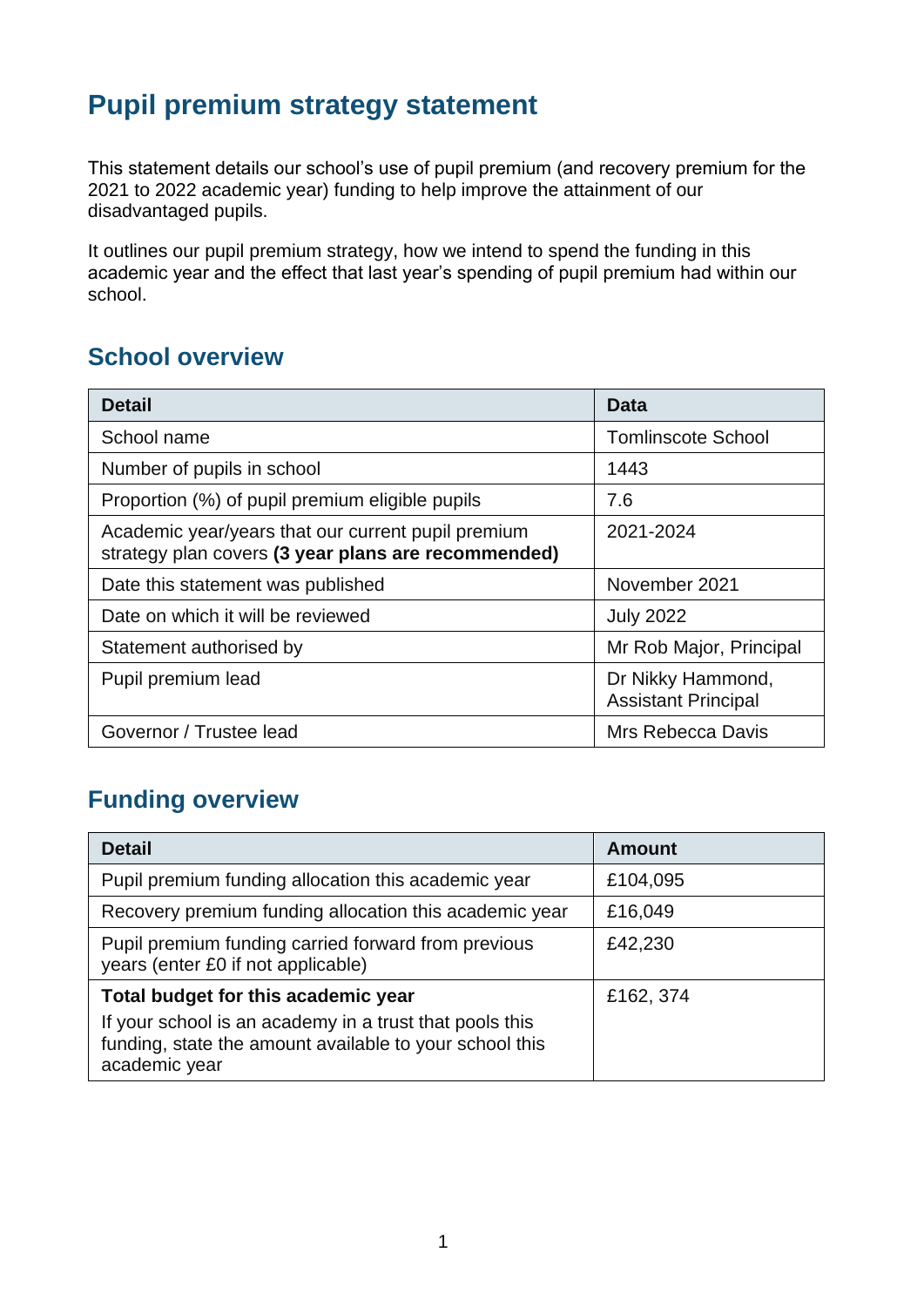# **Part A: Pupil premium strategy plan**

#### **Statement of intent**

Our aim in utilising our Pupil Premium funding is to reduce the impact disadvantage has on outcomes for our students.

The intention ultimately is for the outcomes of disadvantaged students to be comparable with those of their non-disadvantaged peers within the school.

Our primary focus with this strategy plan is on the barriers to learning our disadvantaged students need to overcome and where this most affects their outcomes. Key areas are supporting performance in core subjects, primarily Maths; supporting literacy across all subject areas; and improving social and emotional wellbeing.

Our strategy is also integral to wider school plans for education recovery, notably in its targeted support through the National Tutoring Programme for students whose education has been worst affected, including non-disadvantaged students.

Our approach is tailored to our specific setting and our student profile. As a school community we believe that:

- circumstances should not dictate outcomes or limit opportunities for success
- interventions should be early, responsive and fluid
- the environment should support all students to have a wide range of opportunities and experiences beyond the classroom throughout their time at school.

### **Challenges**

This details the key challenges to achievement that we have identified among our disadvantaged pupils.

| <b>Challenge</b><br>number | <b>Detail of challenge</b>                                                                                                                                                                                                                              |
|----------------------------|---------------------------------------------------------------------------------------------------------------------------------------------------------------------------------------------------------------------------------------------------------|
|                            | PASS survey results indicated disadvantaged students score lower overall in<br>several factors compared to their non-disadvantaged peers, particularly<br>around their self-regard as learners and their response to challenging<br>curriculum demands. |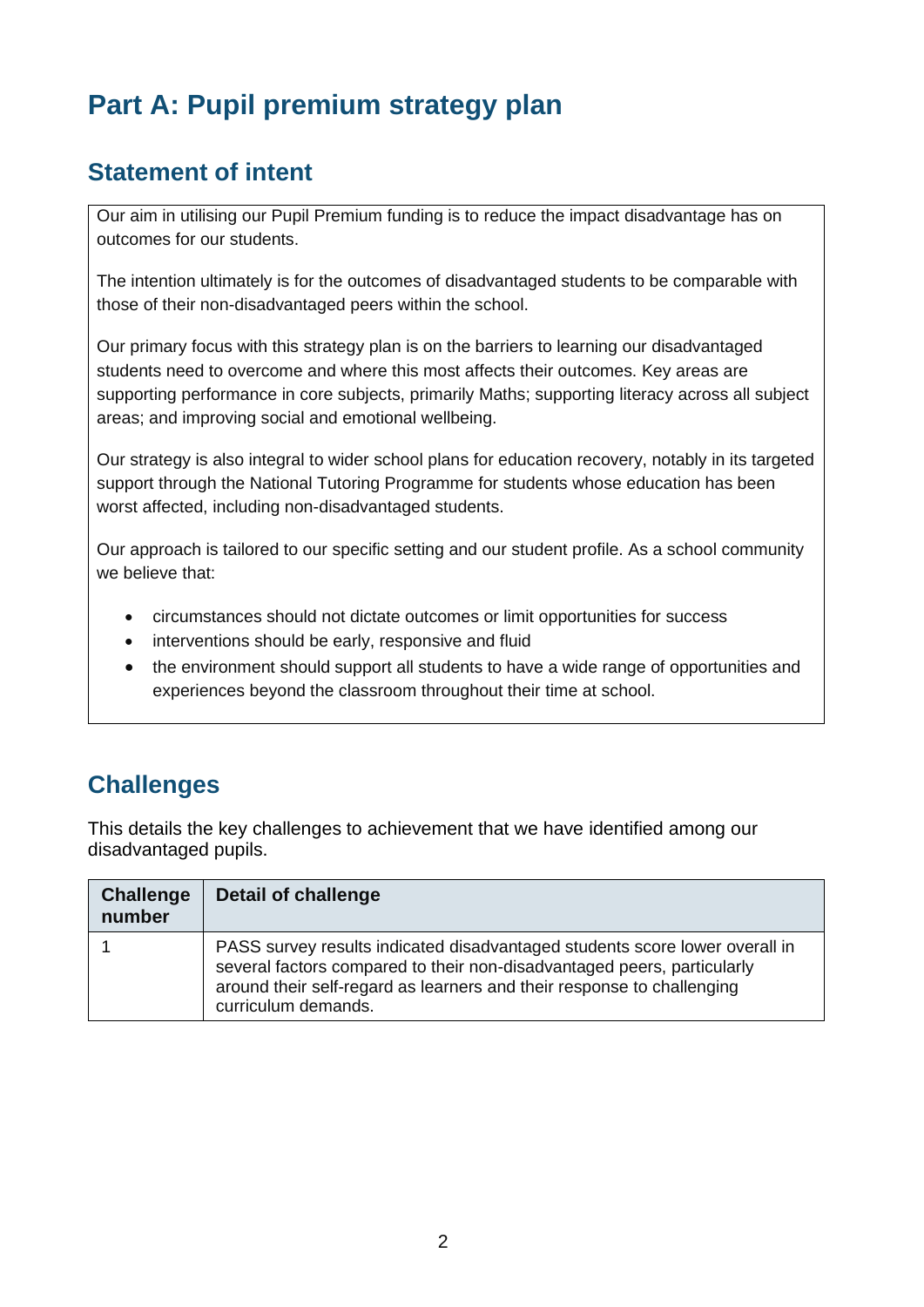| $\overline{2}$ | Baseline testing shows numeracy levels are lower in some disadvantaged<br>learners than their peers on entry to Year 7.<br>This is reflected in outcomes at KS4 Maths.<br>2019 data:<br>KS4 Maths P8<br>KS2 prior attainment                                                                                                                                                                    |                                                                                                                                                                                                                                                                                                                                                                                                                                                                                                                                                       |          |
|----------------|-------------------------------------------------------------------------------------------------------------------------------------------------------------------------------------------------------------------------------------------------------------------------------------------------------------------------------------------------------------------------------------------------|-------------------------------------------------------------------------------------------------------------------------------------------------------------------------------------------------------------------------------------------------------------------------------------------------------------------------------------------------------------------------------------------------------------------------------------------------------------------------------------------------------------------------------------------------------|----------|
|                | Disadvantaged                                                                                                                                                                                                                                                                                                                                                                                   | 4.56                                                                                                                                                                                                                                                                                                                                                                                                                                                                                                                                                  | $-0.197$ |
|                | Non disadvantaged                                                                                                                                                                                                                                                                                                                                                                               | 5.00                                                                                                                                                                                                                                                                                                                                                                                                                                                                                                                                                  | 0.256    |
| 3              | access all curriculum areas.<br>the National gap of 101 scaled points on average, showing our literacy<br>reducing further.                                                                                                                                                                                                                                                                     | Baseline testing shows literacy levels are lower in some disadvantaged<br>learners than their peers on entry to Year 7, which impacts their ability to<br>From September 2020-September 2021 our non-disadvantaged students<br>increased their Accelerated reader scaled points score on average by +106.46<br>scaled points. Our disadvantaged students increased their scaled score on<br>average by +66.31 scaled points. This gap of 40.15 scaled points is lower than<br>strategies to date are having a positive impact, however this gap needs |          |
| 4              | Informal assessment and teacher feedback at KS3 suggests that some<br>disadvantaged students have less background knowledge and wider<br>contextual understanding than their peers.<br>This impacts attainment across all curriculum areas, but additionally impacts<br>social and extracurricular engagement.<br>This has been amplified by partial school closures due to Covid restrictions. |                                                                                                                                                                                                                                                                                                                                                                                                                                                                                                                                                       |          |

#### **Intended outcomes**

This explains the outcomes we are aiming for **by the end of our current strategy plan**, and how we will measure whether they have been achieved.

| Intended outcome                                                      | <b>Success criteria</b>                                                                                                                                                                |
|-----------------------------------------------------------------------|----------------------------------------------------------------------------------------------------------------------------------------------------------------------------------------|
| To raise attainment of disadvantaged<br>students across all subjects. | KS4 outcomes show P8 gap between<br>disadvantaged and non-disadvantaged<br>students to have reduced by half by 2023<br>and no gap by 2024 (when compared to<br>2019 performance data). |
|                                                                       | KS4 outcomes show Tomlinscote in the top<br>5 against our '50 similar schools' with<br>reference to disadvantaged outcomes.                                                            |
|                                                                       | Reporting at KS3 to show progress against<br>potential and learning behaviours to be                                                                                                   |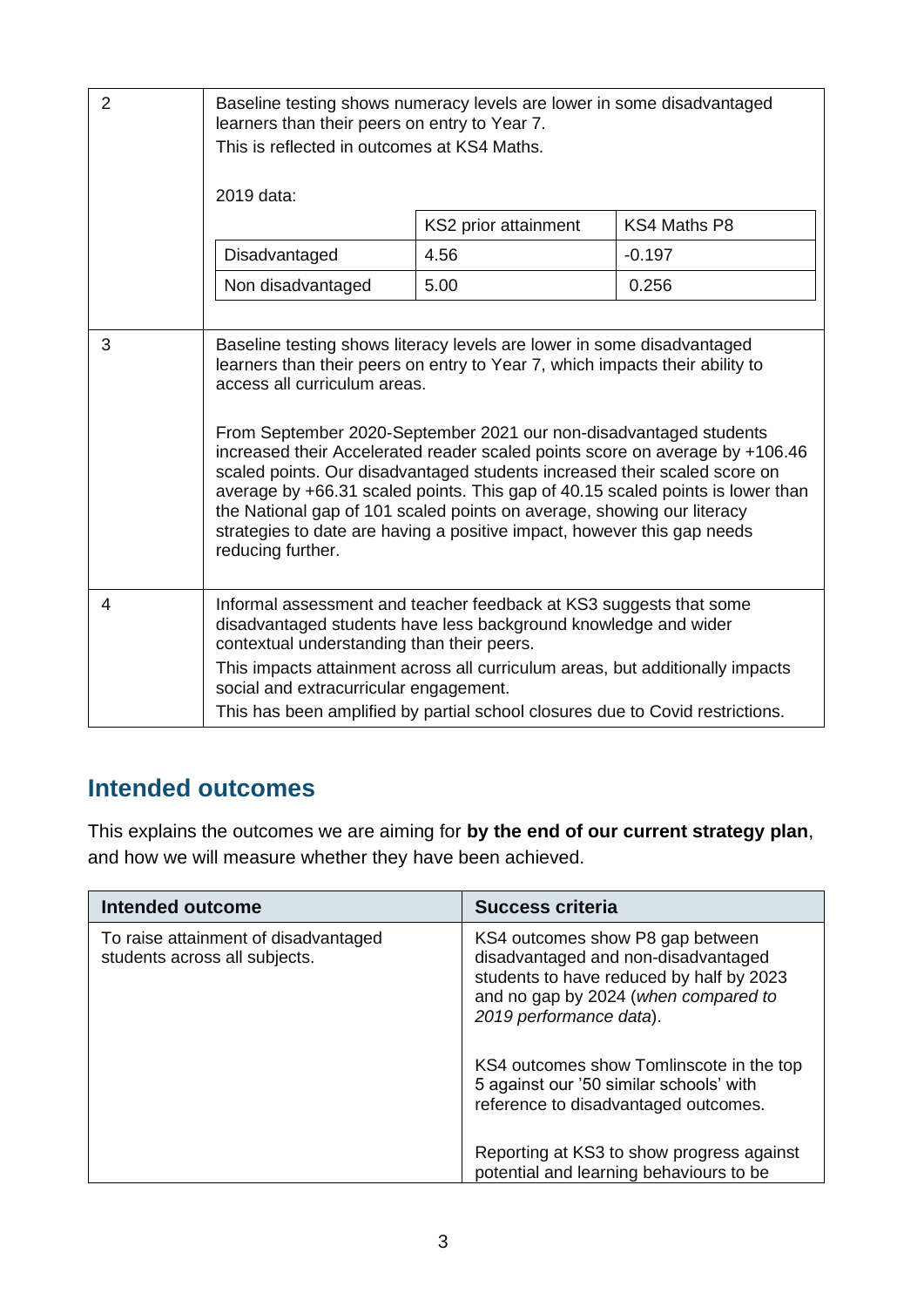|                                                                                                               | comparable between disadvantaged and<br>non-disadvantaged students.                                                                                                                                                    |
|---------------------------------------------------------------------------------------------------------------|------------------------------------------------------------------------------------------------------------------------------------------------------------------------------------------------------------------------|
| To improve disadvantaged students' self-<br>regard as learners and their response to<br>challenge.            | Improved scores in PASS survey results for<br>disadvantaged students as a group.                                                                                                                                       |
|                                                                                                               | Observations, discussions with students and<br>staff and reporting data to show<br>disadvantaged students are engaging more<br>positively with their learning, particularly<br>challenging tasks.                      |
|                                                                                                               | Reflected in reporting of learning behaviours<br>at KS3.                                                                                                                                                               |
| To improve outcomes in Maths at KS4.                                                                          | KS4 outcomes show P8 gap between<br>disadvantaged and non-disadvantaged<br>students to have reduced by half in Maths<br>by 2023 (when compared to 2019<br>performance data). There will be no gap in<br>Maths by 2024. |
| To improve levels of literacy at KS3 through a<br>whole school literacy strategy.                             | Accelerated Reader and other literacy data<br>to show a reduction in reading age<br>differences between non-disadvantaged and<br>disadvantaged students.                                                               |
|                                                                                                               | Continued building of background<br>knowledge in subject areas to better support<br>the use and understanding of disciplinary<br>literacy across the curriculum.                                                       |
| To address knowledge and skills gaps via<br>School-Led Tutoring and the National<br><b>Tutoring Programme</b> | Processes in place for early intervention to<br>be implemented when gaps are identified.                                                                                                                               |
|                                                                                                               | Improvements are evident in both formative<br>and summative assessments.                                                                                                                                               |
| To improve engagement of disadvantaged<br>students in extracurricular opportunities.                          | Monitoring of disadvantaged students<br>reflects ambition to increase 'cultural capital'<br>and the uptake of opportunities by<br>disadvantaged students and their families.                                           |
|                                                                                                               | Whole school approach to celebrate<br>involvement, with more disadvantaged<br>students being encouraged and supported<br>to take advantage of wider school<br>opportunities.                                           |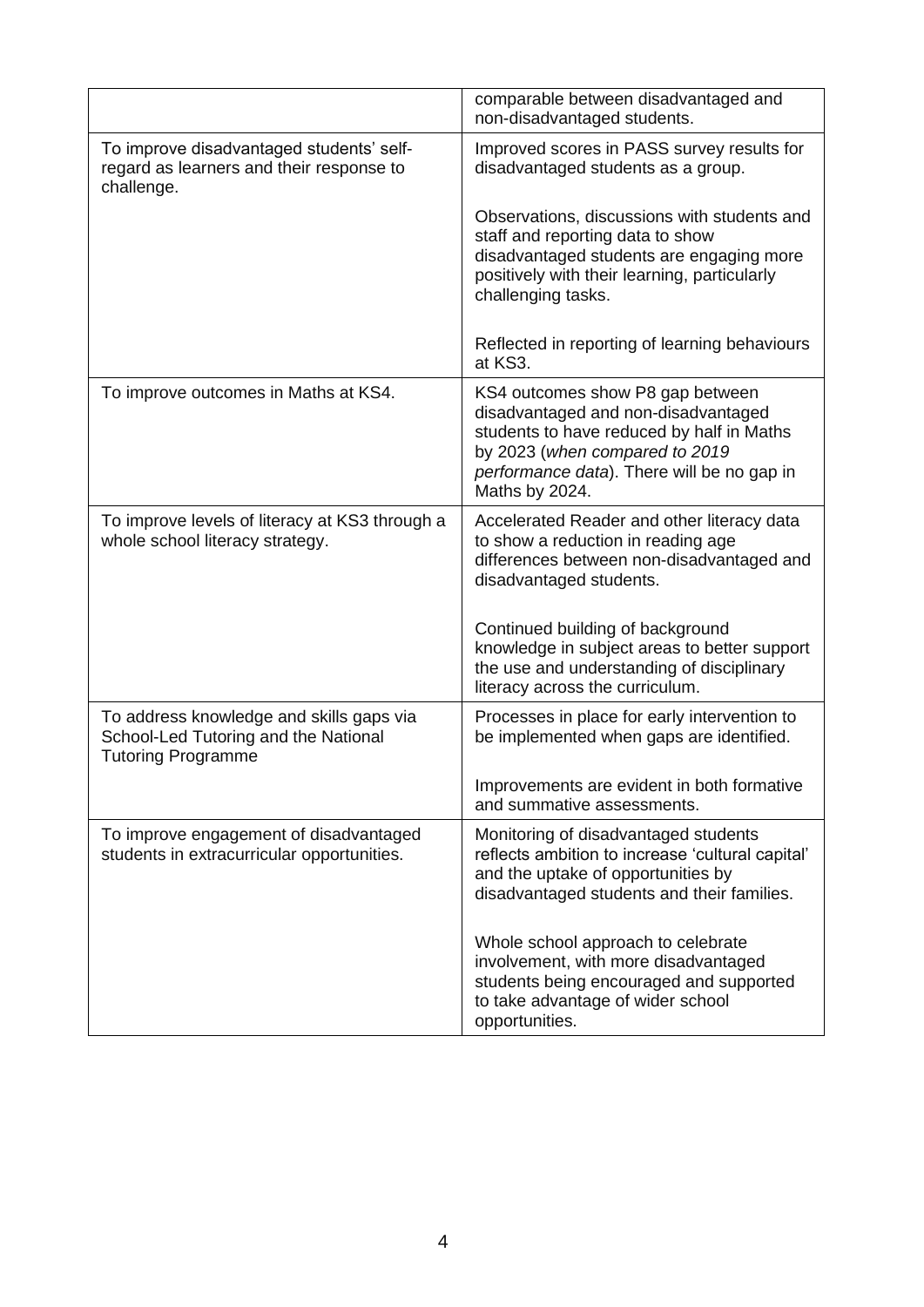### **Activity in this academic year**

This details how we intend to spend our pupil premium (and recovery premium funding) **this academic year** to address the challenges listed above.

#### **Teaching (for example, CPD, recruitment and retention)**

Budgeted cost: £ 98, 316

| <b>Activity</b>                                                                                              | Evidence that supports this approach                                                                                                                                                                                                        | <b>Challenge</b><br>number(s)<br>addressed |
|--------------------------------------------------------------------------------------------------------------|---------------------------------------------------------------------------------------------------------------------------------------------------------------------------------------------------------------------------------------------|--------------------------------------------|
| Standardised<br>testing on entry<br>in Year 7                                                                | https://www.gl-education.com/case-<br>studies/understanding-how-your-students-learn-best/                                                                                                                                                   | 2, 3                                       |
|                                                                                                              | The lack of KS2 data due to cancellation of SATS means<br>we have no baseline data.                                                                                                                                                         |                                            |
|                                                                                                              | Data from CAT4 will be shared with staff and families<br>and link effectively with our revised assessment<br>structure at KS3.                                                                                                              |                                            |
| Access to<br>technology<br>supported via                                                                     | https://educationendowmentfoundation.org.uk/education-<br>evidence/guidance-reports/digital                                                                                                                                                 | 1, 2, 3, 4                                 |
| funded iPad<br>scheme                                                                                        | The use of technology has been embedded at<br>Tomlinscote for several years and this is supported by<br>our status as an Apple Distinguished School and Apple<br><b>Regional Training Centre.</b>                                           |                                            |
|                                                                                                              | CPD for staff and students is ongoing, supporting skills<br>to use the technology meaningfully to support learning<br>and teaching both in school and at home.                                                                              |                                            |
| Embedding<br>recommendation<br>2 of the EEF                                                                  | https://educationendowmentfoundation.org.uk/education-<br>evidence/guidance-reports/metacognition                                                                                                                                           | 1, 2, 3, 4                                 |
| Metacognition<br>and Self-<br>regulated<br>Learning<br><b>Guidance Report</b><br>across all<br>subject areas | Links to our focus on learning behaviours and strategies<br>using Rosenshine's Principles which are a key focus of<br>our learning and teaching priorities, and our ongoing<br>work on the development of mastery over the next 3<br>years. |                                            |
|                                                                                                              | This will encompass staff CPD, instructional coaching<br>and is a focus of teaching staff learning and teaching<br>targets.                                                                                                                 |                                            |
| Embedding<br>recommendation<br>1 of the EEF<br>Improving<br>Literacy in                                      | https://educationendowmentfoundation.org.uk/education-<br>evidence/guidance-reports/literacy-ks3-ks4                                                                                                                                        | 3, 4                                       |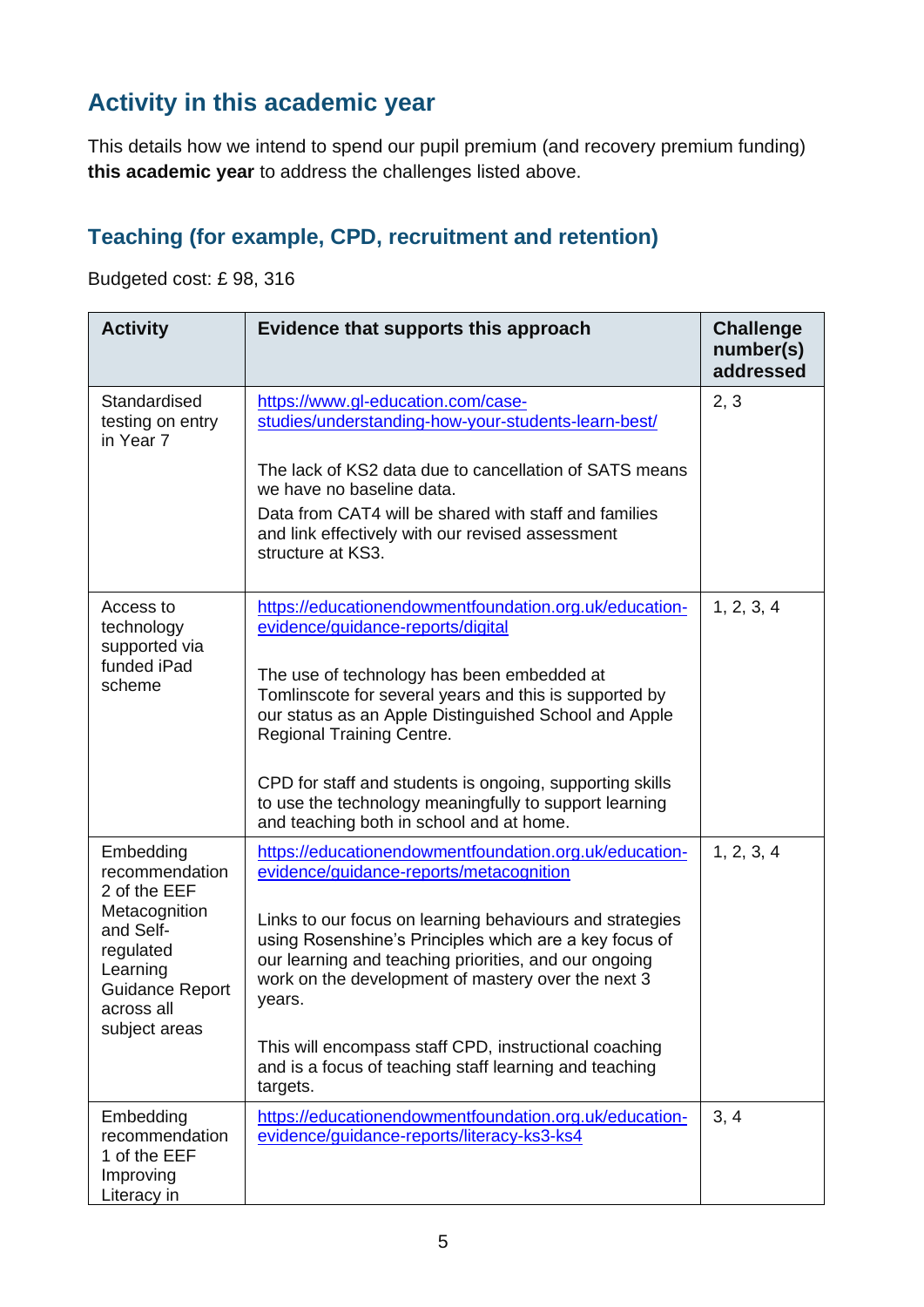| Secondary<br><b>Schools</b><br>Guidance Report                                                                    | This will involve our literacy coordinator working with<br>subject leads to share best practice for maximising<br>subject specific literacy support (disciplinary literacy).                                                              |   |
|-------------------------------------------------------------------------------------------------------------------|-------------------------------------------------------------------------------------------------------------------------------------------------------------------------------------------------------------------------------------------|---|
| Embedding<br>recommendation<br>5 of the EEF<br>Improving<br>Mathematics in<br>KS2 and 3<br><b>Guidance Report</b> | https://educationendowmentfoundation.org.uk/education-<br>evidence/guidance-reports/maths-ks-2-3<br>This links to the whole school focus on metacognitive<br>learning strategies using Rosenshine's Principles and a<br>mastery approach. | 2 |
|                                                                                                                   | CPD and coaching in Maths will focus on specific<br>aspects such as modelling processes to then develop<br>students' abilities to model their own thinking.                                                                               |   |

#### **Targeted academic support (for example, tutoring, one-to-one support structured interventions)**

#### Budgeted cost: £42,958

| <b>Activity</b>                                                                                                                    | Evidence that supports this approach                                                                                                                                       | <b>Challenge</b><br>number(s)<br>addressed |
|------------------------------------------------------------------------------------------------------------------------------------|----------------------------------------------------------------------------------------------------------------------------------------------------------------------------|--------------------------------------------|
| Small group<br>interventions to<br>support literacy<br>and numeracy                                                                | https://educationendowmentfoundation.org.uk/education-<br>evidence/teaching-learning-toolkit/small-group-tuition<br>https://educationendowmentfoundation.org.uk/education- | 2, 3                                       |
| in Year 7                                                                                                                          | evidence/guidance-reports/literacy-ks3-ks4<br>https://educationendowmentfoundation.org.uk/education-                                                                       |                                            |
|                                                                                                                                    | evidence/guidance-reports/maths-ks-2-3<br>This provision links to our SEND department with                                                                                 |                                            |
|                                                                                                                                    | evidence of early intervention leading to students<br>successfully moving from the small group to full classes<br>after a period of targeted support.                      |                                            |
| Accelerated<br>Reader<br>interventions                                                                                             | https://educationendowmentfoundation.org.uk/projects-<br>and-evaluation/projects/accelerated-reader                                                                        | 3                                          |
| led by school<br>literacy<br>coordinator                                                                                           | AR is already established successfully and will be used<br>to map required interventions and inform LRC provision.                                                         |                                            |
| Engaging with<br>the National<br>Tutoring<br>Programme to<br>address skills /<br>content gaps<br>and School-led<br>tutoring led by | https://nationaltutoring.org.uk/about/<br>https://educationendowmentfoundation.org.uk/education-<br>evidence/teaching-learning-toolkit/one-to-one-tuition                  | 1, 2, 3                                    |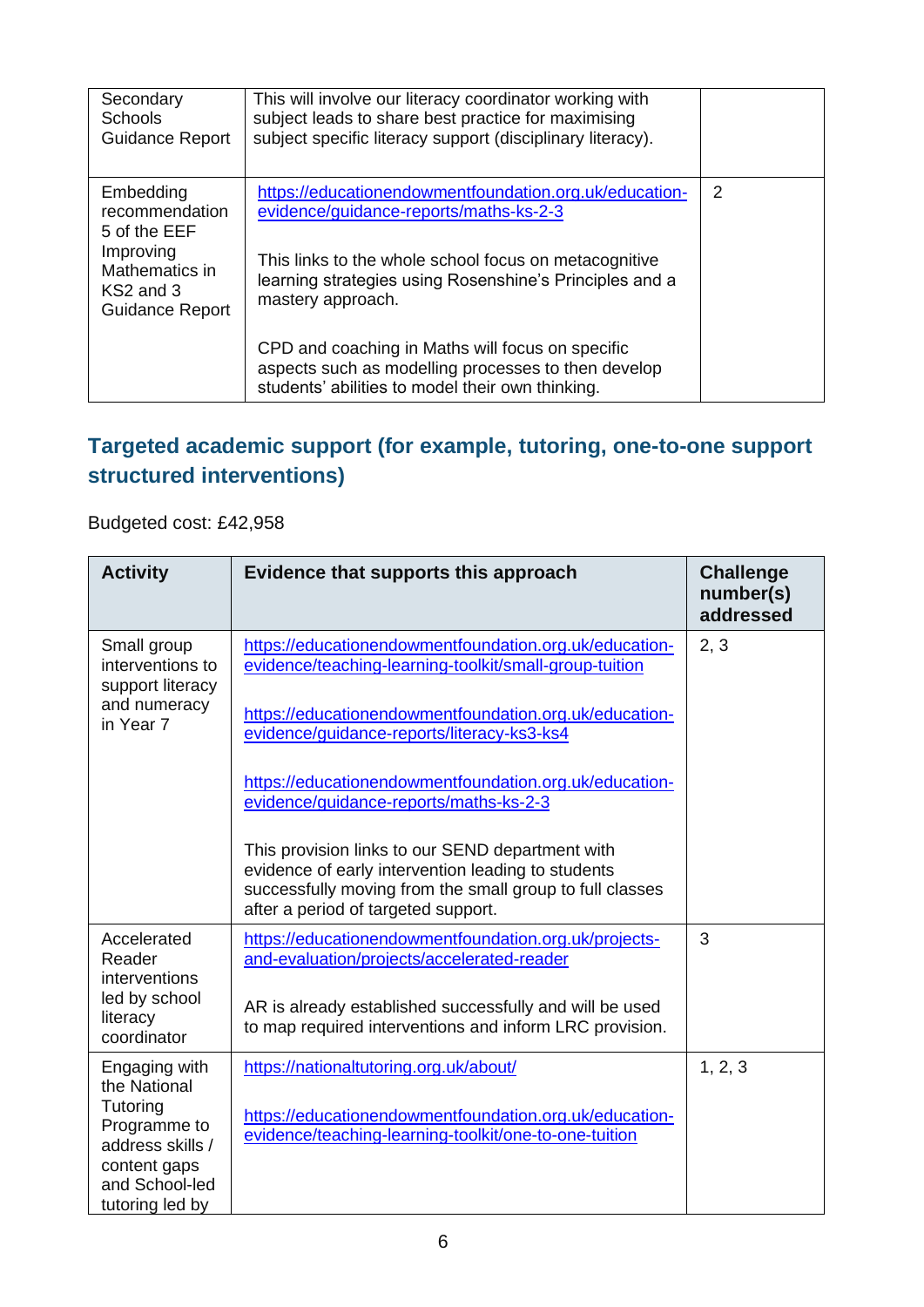| school staff<br>and external<br>tutors | Evidence from 2020-21 engagement with the NTP<br>shows a positive impact on those students selected to<br>benefit from this provision. |  |
|----------------------------------------|----------------------------------------------------------------------------------------------------------------------------------------|--|
|                                        | The addition of the School-led tutoring strand will provide<br>flexibility to best fit student need.                                   |  |

#### **Wider strategies (for example, related to attendance, behaviour, wellbeing)**

Budgeted cost: £ 21,100

| <b>Activity</b>                                              | Evidence that supports this approach                                                                                                                                                                                                                        | <b>Challenge</b><br>number(s)<br>addressed |
|--------------------------------------------------------------|-------------------------------------------------------------------------------------------------------------------------------------------------------------------------------------------------------------------------------------------------------------|--------------------------------------------|
| <b>PASS survey</b><br>delivered to<br>students<br>biannually | https://educationendowmentfoundation.org.uk/education-<br>evidence/teaching-learning-toolkit/social-and-emotional-<br>learning                                                                                                                              | 1, 4                                       |
|                                                              | https://support.gl-assessment.co.uk/knowledge-<br>base/assessments/pass-support/pass-outcomes/using-<br>pass-to-help-raise-attainment/                                                                                                                      |                                            |
|                                                              | Feedback from similar schools of using PASS as a<br>successful tool for baseline SEL data was positive.<br>Using the survey regularly will help identify obstacles<br>that are impacting success and will allow more formal<br>evaluation of interventions. |                                            |
| KS3 mentoring<br>programme<br>launched to                    | https://www.sec-ed.co.uk/best-practice/developing-a-<br>mentoring-programme/                                                                                                                                                                                | 1                                          |
| support SEL<br>needs of<br>targeted<br>students              | Developed in discussion with a school with a similar<br>setting, the programme facilitates 1:1 support for<br>targeted students in KS3 with the intention of improving<br>opportunities for success at KS4.                                                 |                                            |
| Increased<br>extracurricular<br>provision                    | https://educationendowmentfoundation.org.uk/education-<br>evidence/teaching-learning-toolkit/physical-activity                                                                                                                                              | 1, 4                                       |
|                                                              | https://www.suttontrust.com/wp-<br>content/uploads/2017/10/Life-Lessons-<br><b>Report FINAL.pdf</b>                                                                                                                                                         |                                            |
|                                                              | Opportunities for students across a range of disciplines<br>at no additional cost with engagement monitored and<br>supported.                                                                                                                               |                                            |

### **Total budgeted cost: £** 162, 374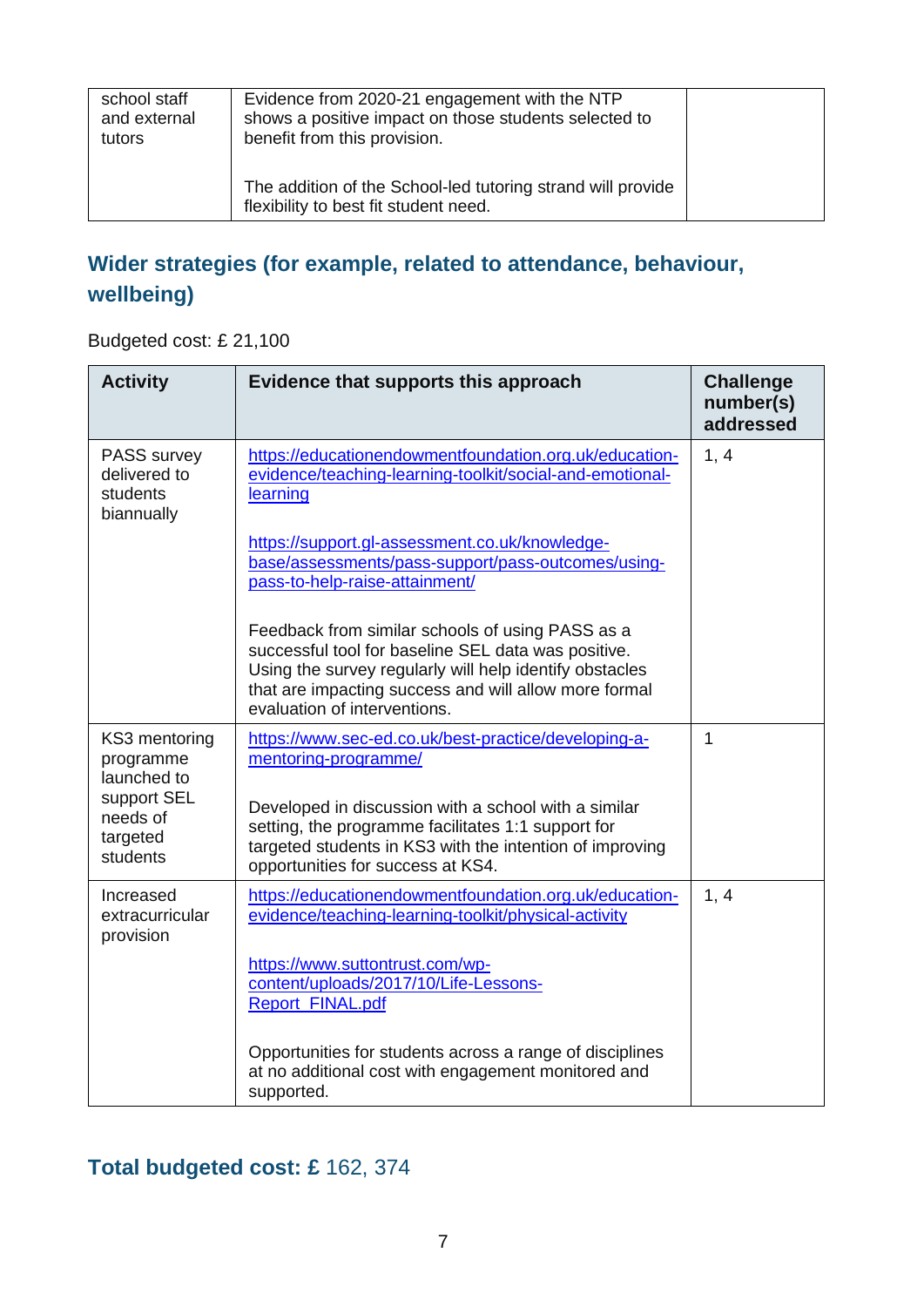# **Part B: Review of outcomes in the previous academic year**

#### **Pupil premium strategy outcomes**

This details the impact that our pupil premium activity had on pupils in the 2020 to 2021 academic year.

Despite barriers to engagement due to Covid, interventions aimed at supporting our disadvantaged students continued to be a focus of 2020-21.

Throughout lockdowns, barriers to learning and solutions to overcome these were identified in discussions between Heads of Year and families, due to the creation of a monitoring system regarding the completion and quality of work produced remotely by Pupil Premium and other Disadvantaged students. Increased access to all aspects of the remote learning was facilitated through the provision of earphones for Pupil Premium students during lockdowns (to complement the use of iPads of identical specification to their peers). Feedback shows this monitoring and provision enabled disadvantaged students to better access remote learning, and to engage in remote learning more regularly.

Pupil Premium and other Disadvantaged students had a positive reintegration into school life following lockdown, as they were the first students to be targeted to come back on site under supervision, before any other groups of students. This enabled staff to support students with specific learning gaps in a small group setting.

Catch Up Premium funding was utilised quickly by prioritising Pupil premium, SEND, Year 10 and 11 students from November 2020. External tutoring was put in place for 62 Year 10 and 11 students in Core subjects, with 65% of these students being PP or SEND. Staff tutoring programmes additionally supported 70% of Year 11 students, including all Disadvantaged students and 50 students in Year 10. Tutoring had a positive impact on GCSE outcomes in specific subjects for 11 out of 16 disadvantaged students in Year 11.

#### **Externally provided programmes**

*Please include the names of any non-DfE programmes that you purchased in the previous academic year. This will help the Department for Education identify which ones are popular in England*

| <b>Programme</b>                                                   | <b>Provider</b>       |
|--------------------------------------------------------------------|-----------------------|
| Raising Outcomes for Disadvantaged Learners<br>in Surrey programme | <b>STSN/SAfE</b>      |
| External review of Pupil Premium Strategy                          | Marc Rowland via SAfE |